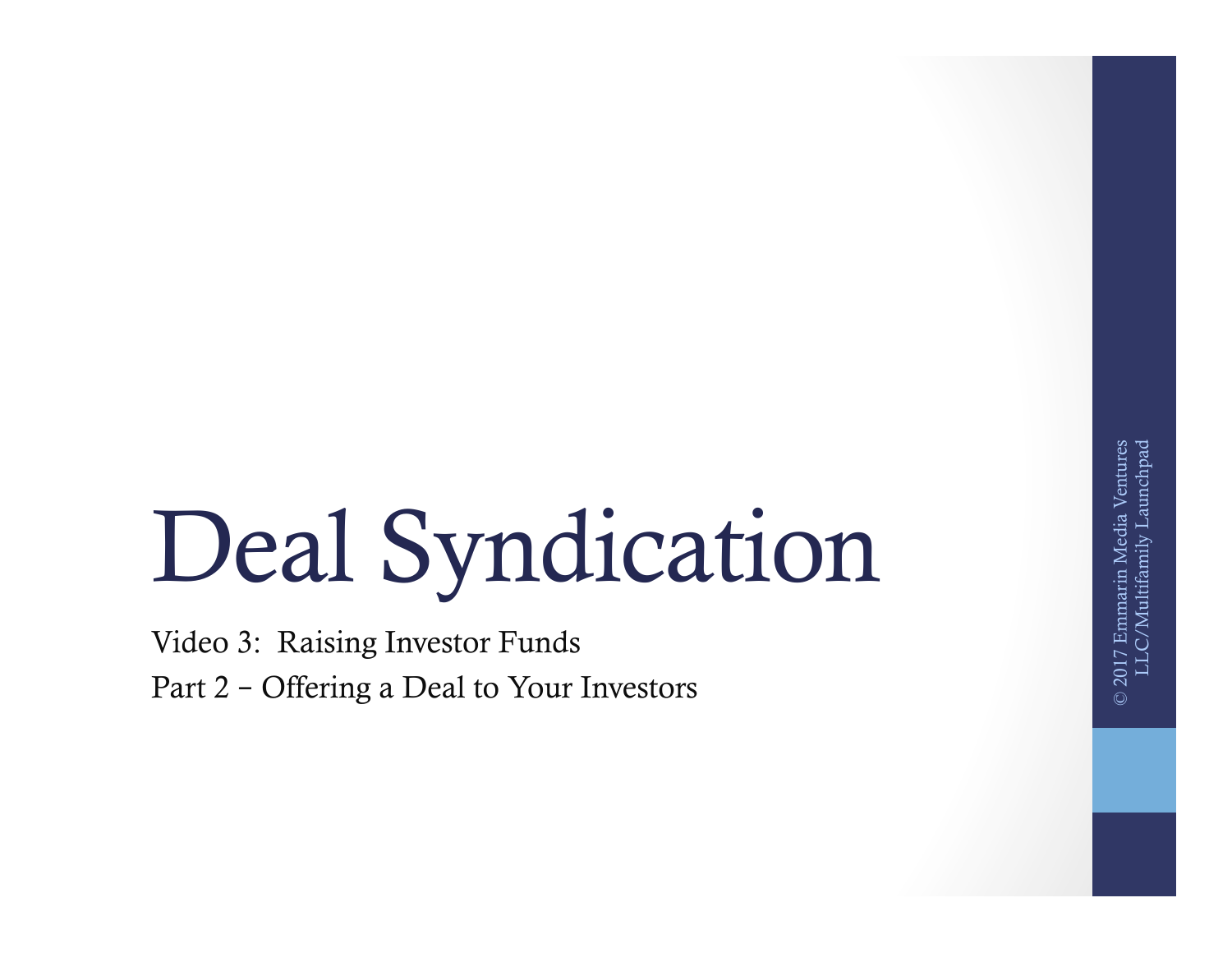## What's covered in this training?

Video 3-2: What's covered?

- Offering a deal to your investors: a private offering of securities
- Mechanics, order and timing of steps
- Overview of Private Placement Memorandum
- Legal structure/sponsor powers & duties
- Walk through some actual sample documents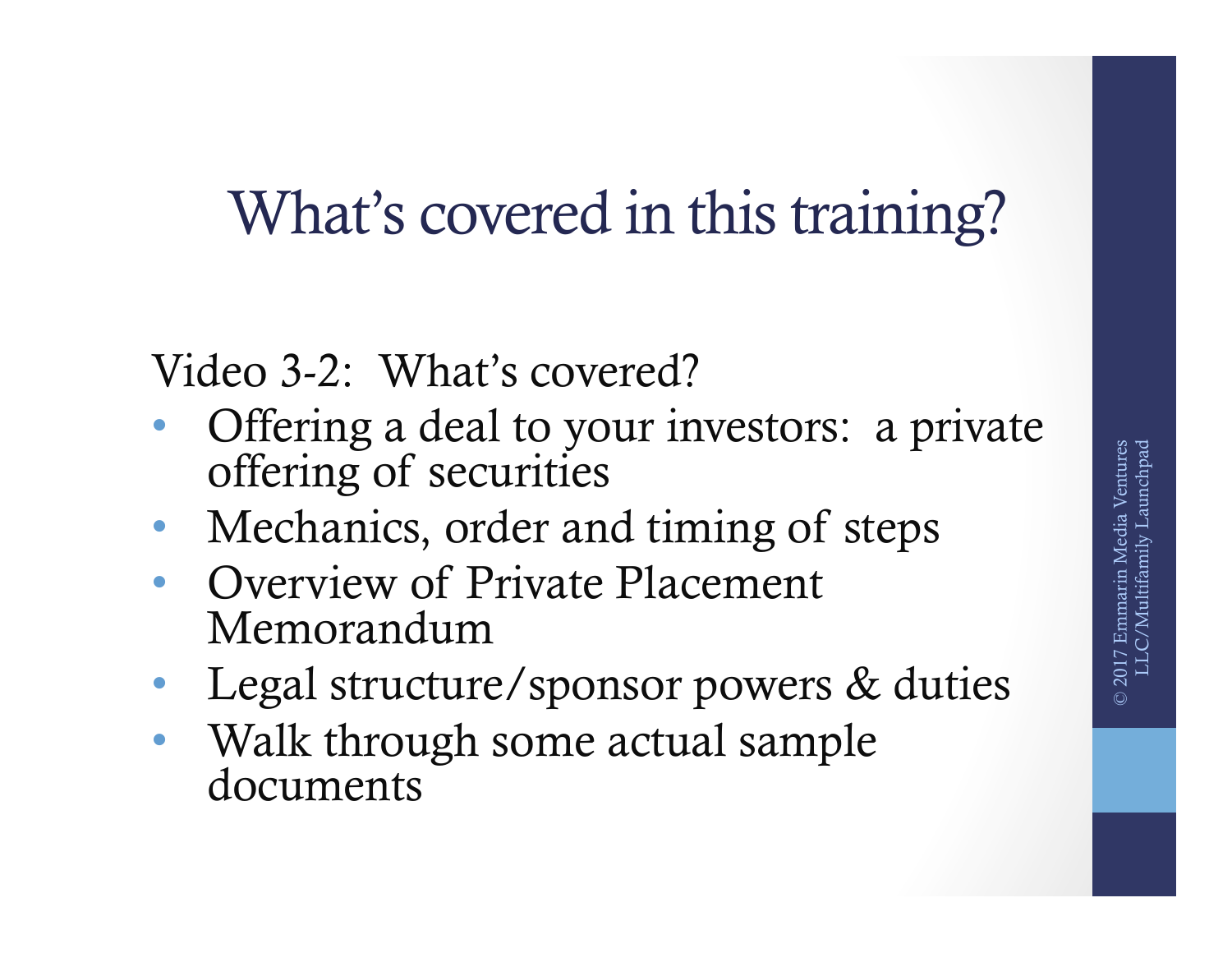## Mechanics, Order & Timing

- 1. Accepted LOI Mad scramble begins!
- 2. Send teaser to investors alerting them about new deal
- 3. Reach out to other syndicator friends to see if they will bring their investors and JV with you
- 4. If not done already, start talking to mortgage broker about debt
- 5. Sign contract
- 6. Get SEC attorney started on PPM, prospectus, and LLC agreement
- 7. Prepare and send full marketing materials to investor group
- 8. Schedule webinar(s) and/or start calling investors
- 9. Circulate PPM, prospectus & LLC Agreement ASAP
- 10. Have investors sign legal documents and send funds to escrow ASAP
- 11. Maintain close contact with mortgage broker and attorney to make sure you know how much you need to close
- 12. Do not rest until all funds needed to close are in escrow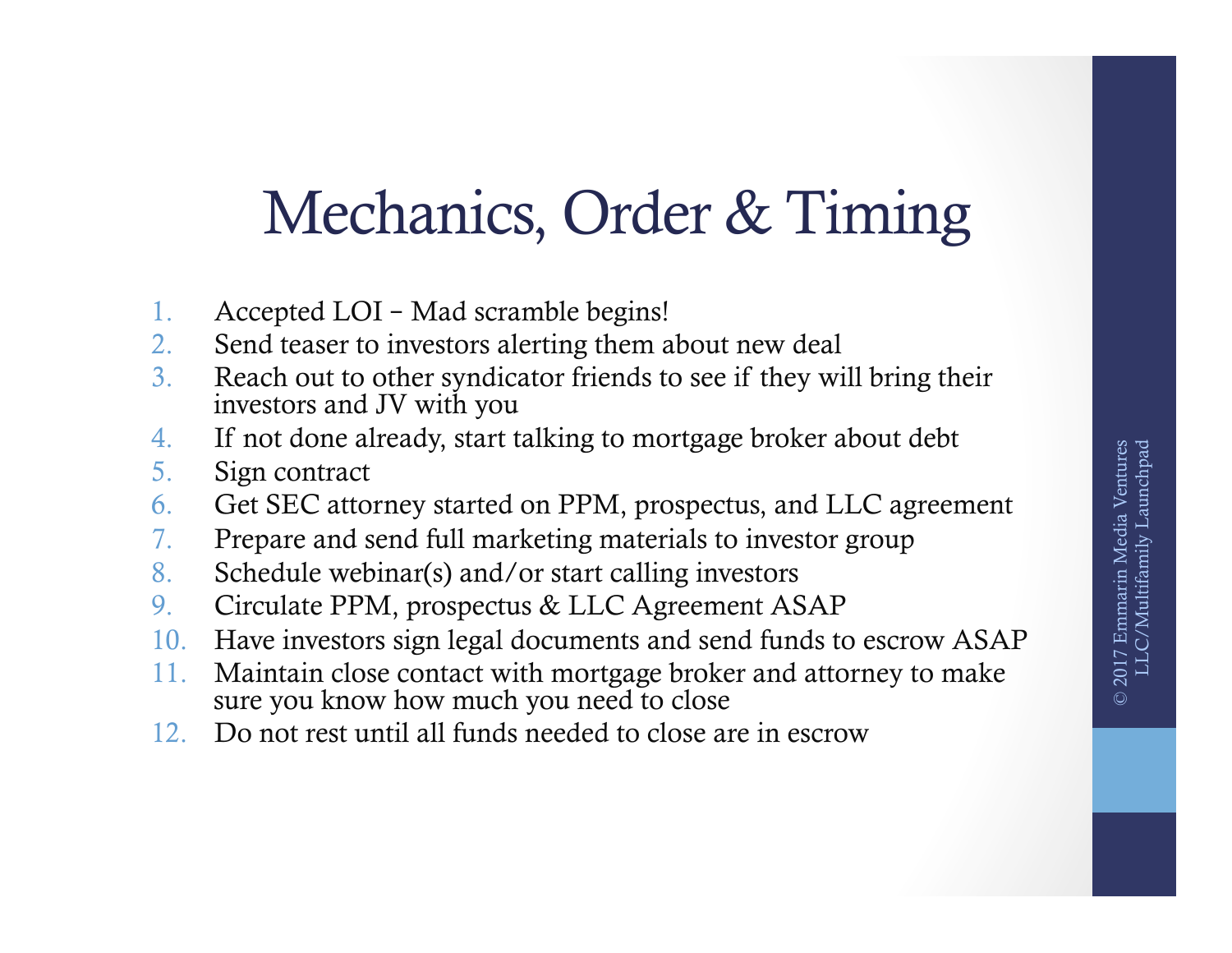#### Mechanics, Order & Timing

[Show timing chart here]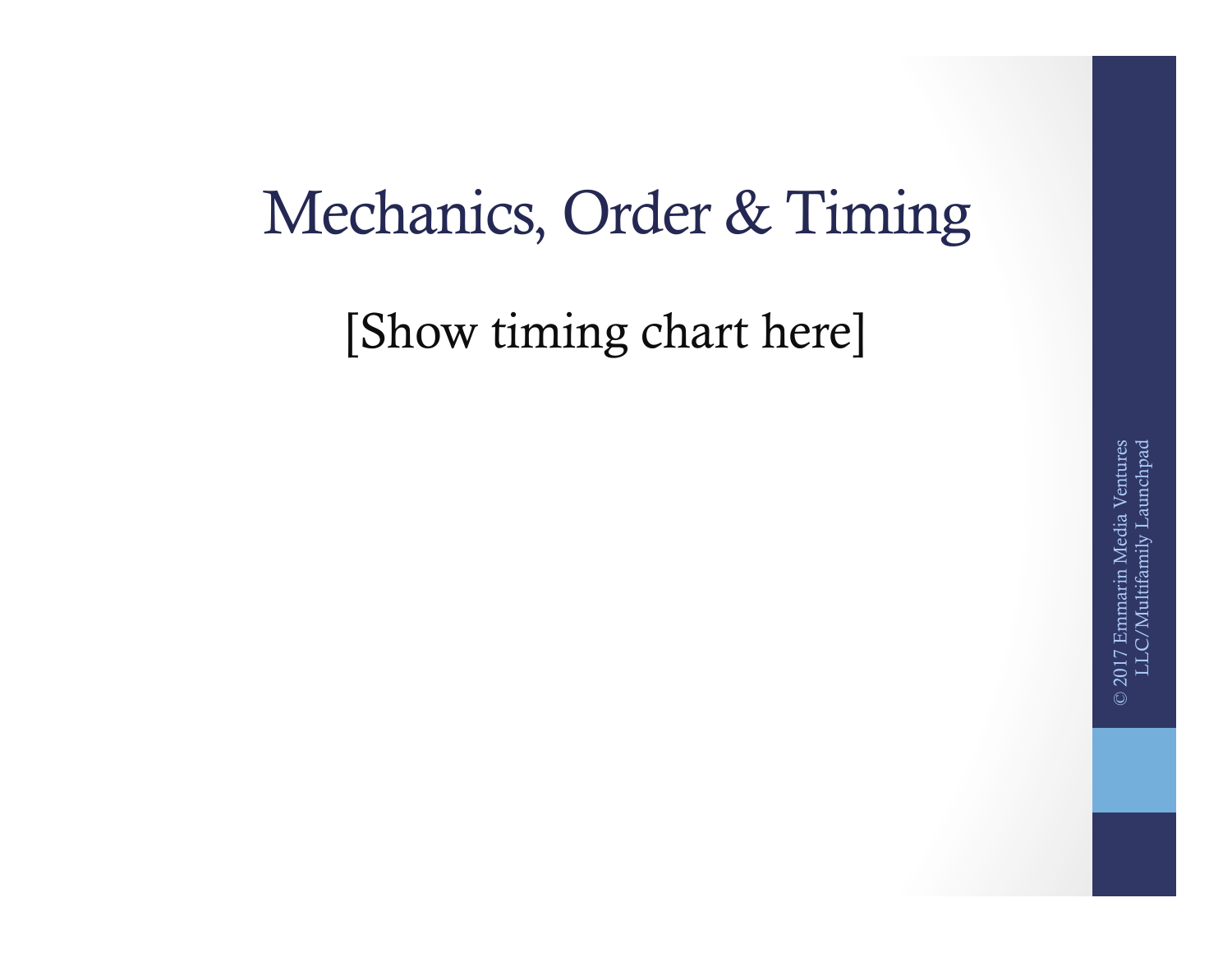Three Parts:

- Teaser
- Full marketing package
- Discussions with investors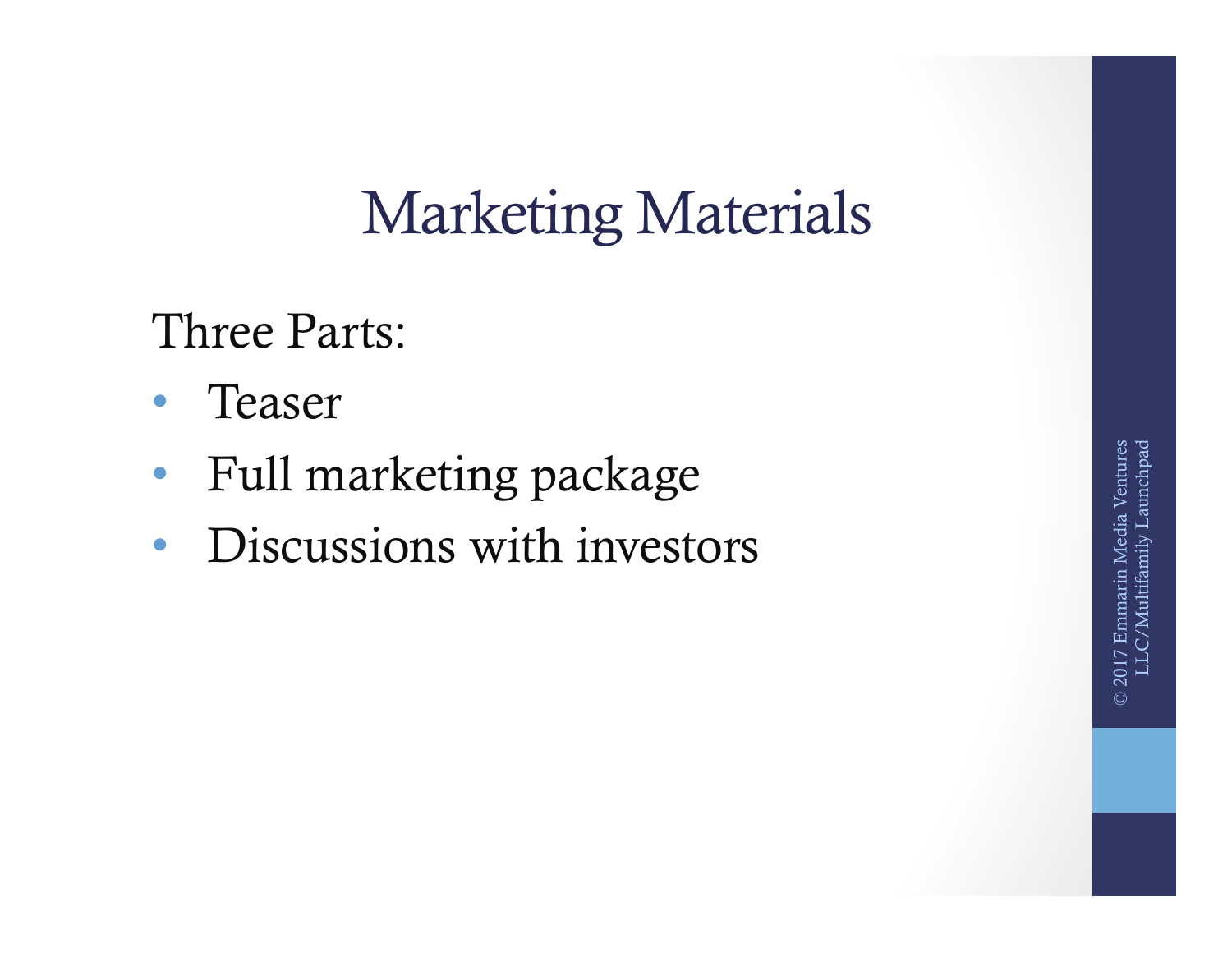Teaser:

- One-two page summary of main deal points
- Purpose: whet investors' appetite and put on notice that a deal is coming so they don't spend the money elsewhere
- Sample in the supporting materials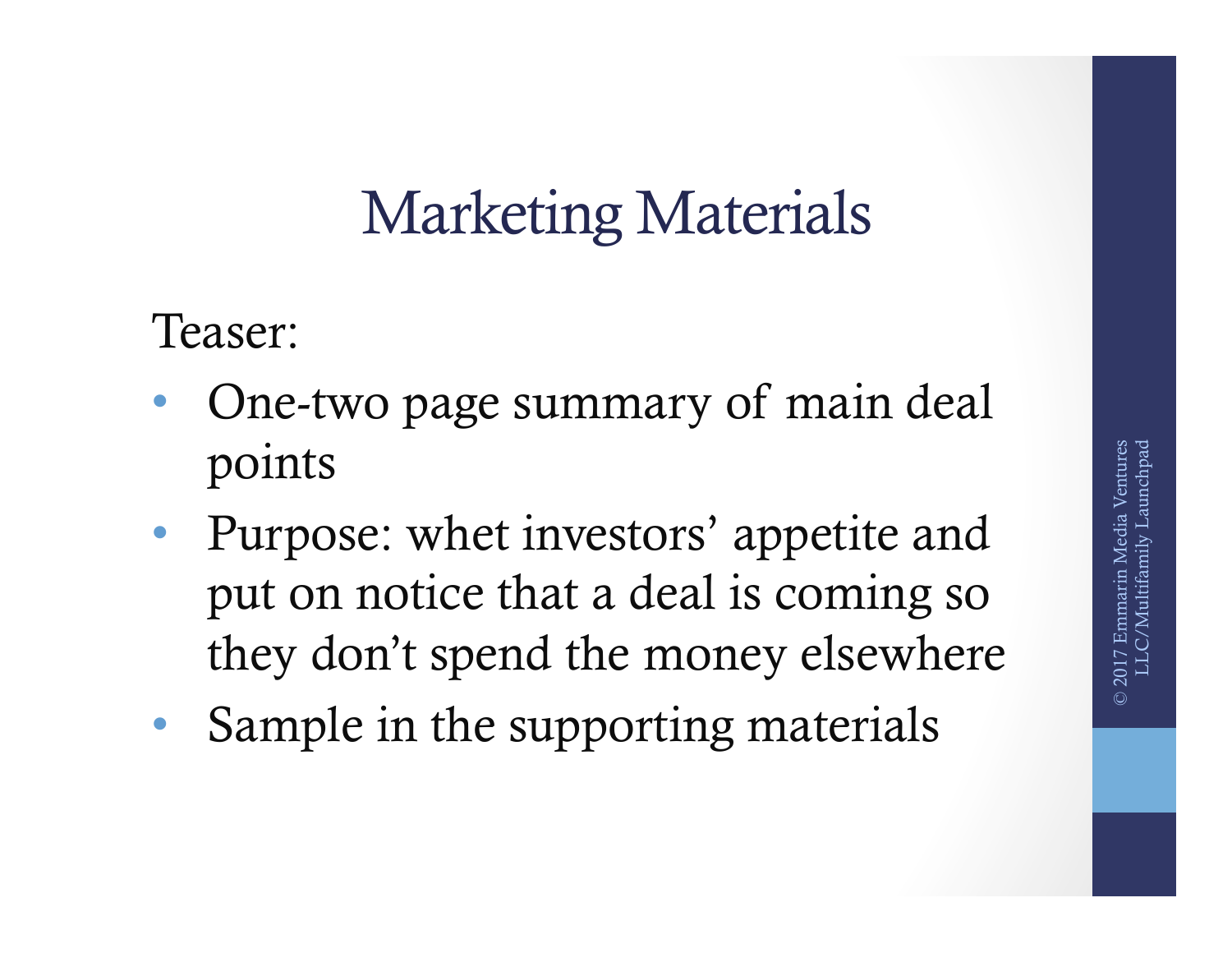Marketing Package:

- Marketing booklet with full description of deal, market, and business plan
- Purpose: explain deal in detail to investors and get them to commit
- Sample in the supporting materials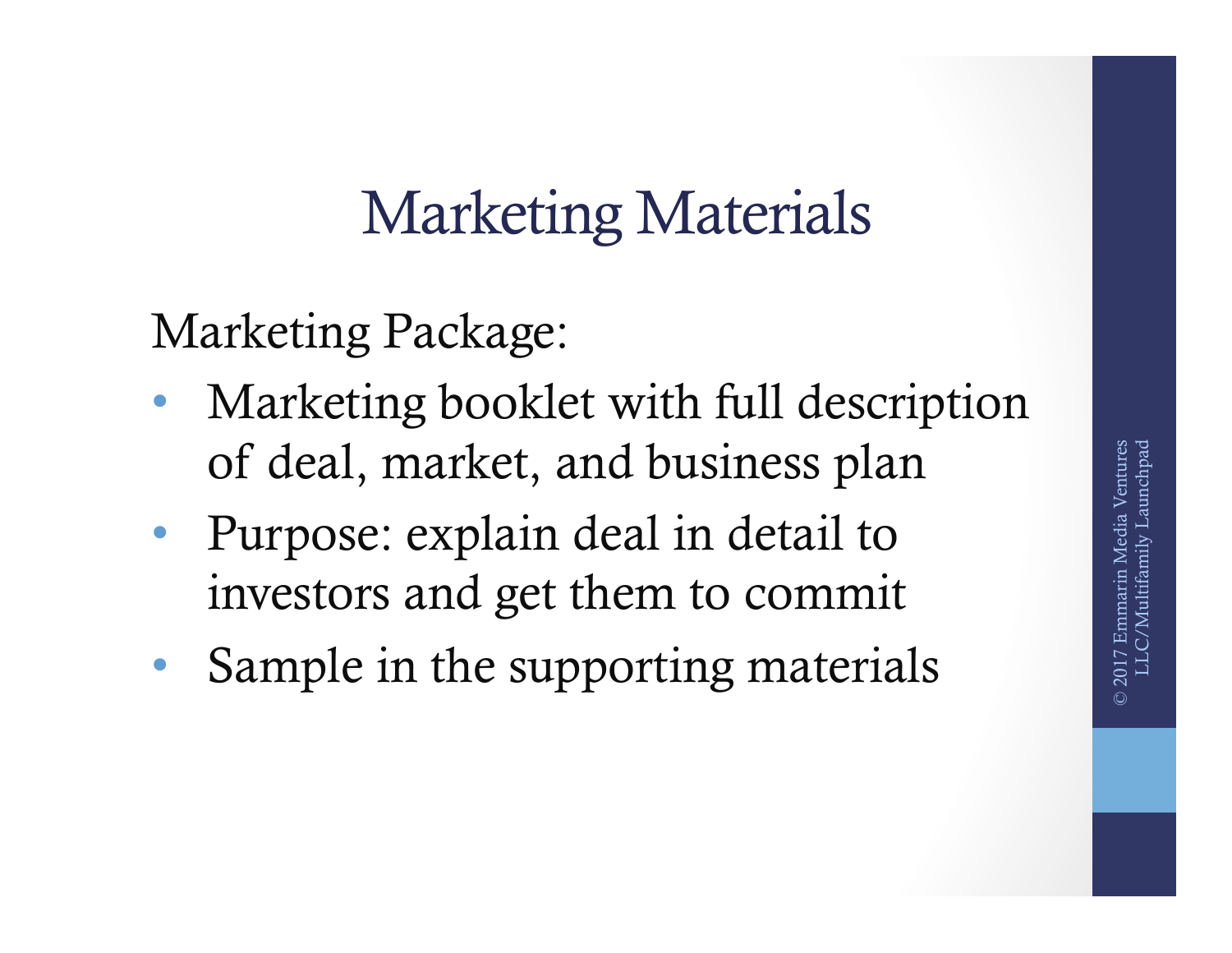**Discussions** 

- Can be webinar or one-on-one
- Unless they are very close to you or have invested with you before, most people will not commit to high-ticket item like this just via email.
- They need to be able to ask questions and feel secure you know what you are doing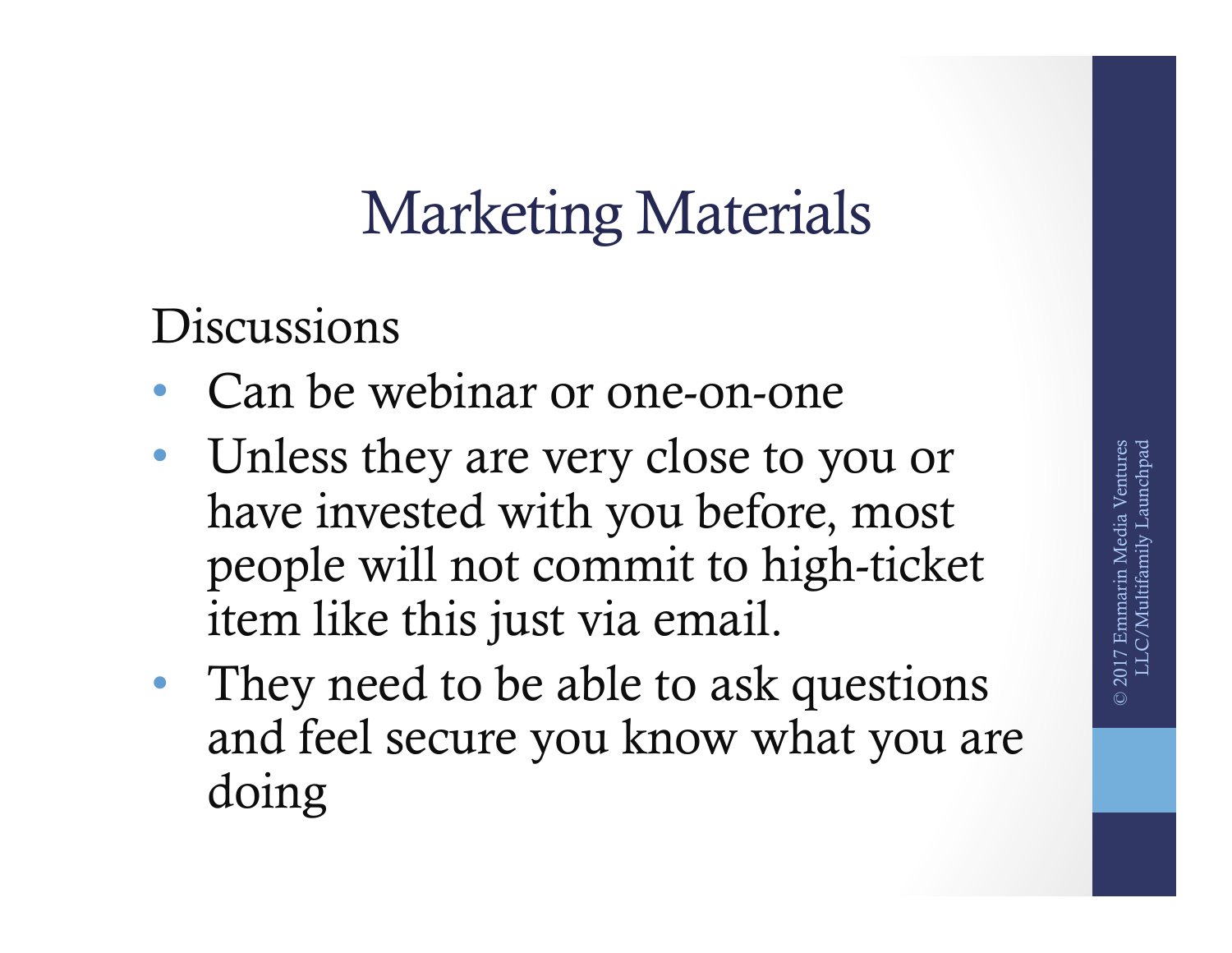#### Private Placement Memorandum

- Known as a PPM
- How the private offering of securities actually takes place
- Contains 3 main parts
	- **Prospectus**
	- Subscription agreement
	- LLC Agreement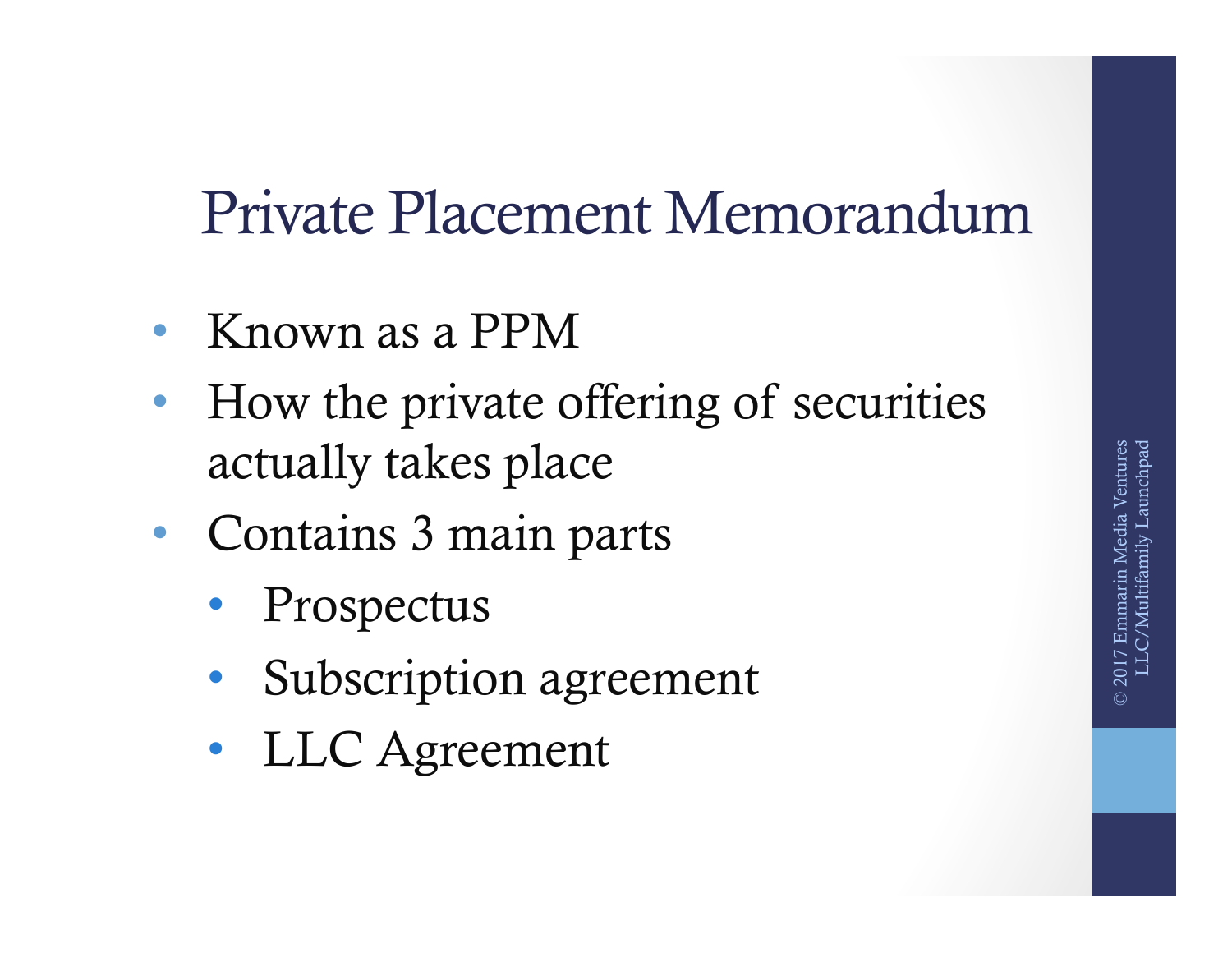## Private Placement Memorandum

- Disclosures
	- SEC attorney knows the standard disclosures
	- Work with attorney on disclosures specific to the deal
		- Ex: known environmental issues; known conflicts of interest
	- When in doubt, disclose!
		- PPM is what protects you from future claims; if it's in there, investors had warning and cannot recover from you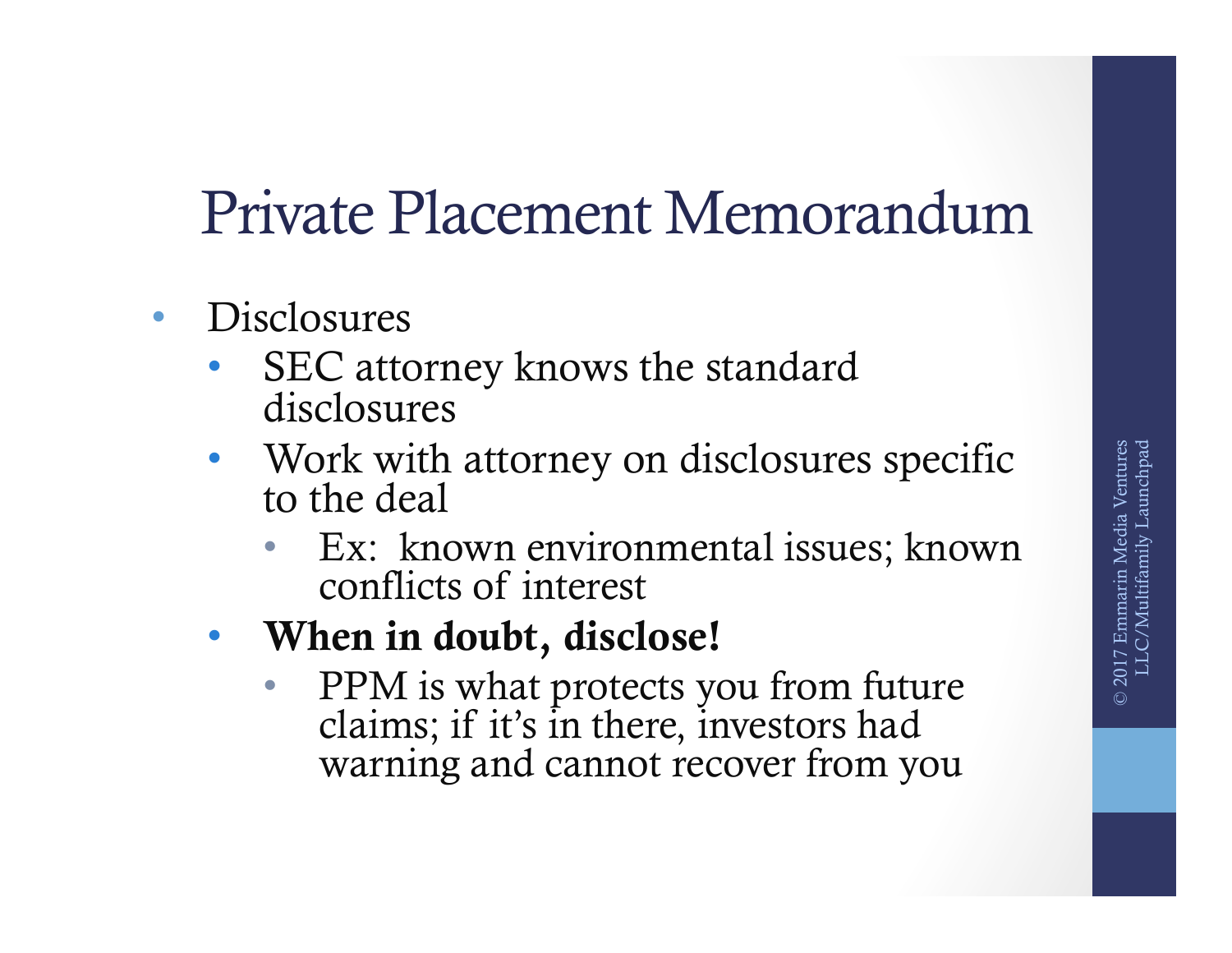### Powers of Sponsor

You control basically everything

- All operations
- Hiring/firing manager
- Making distributions
- Refinancing the property
- Selling the property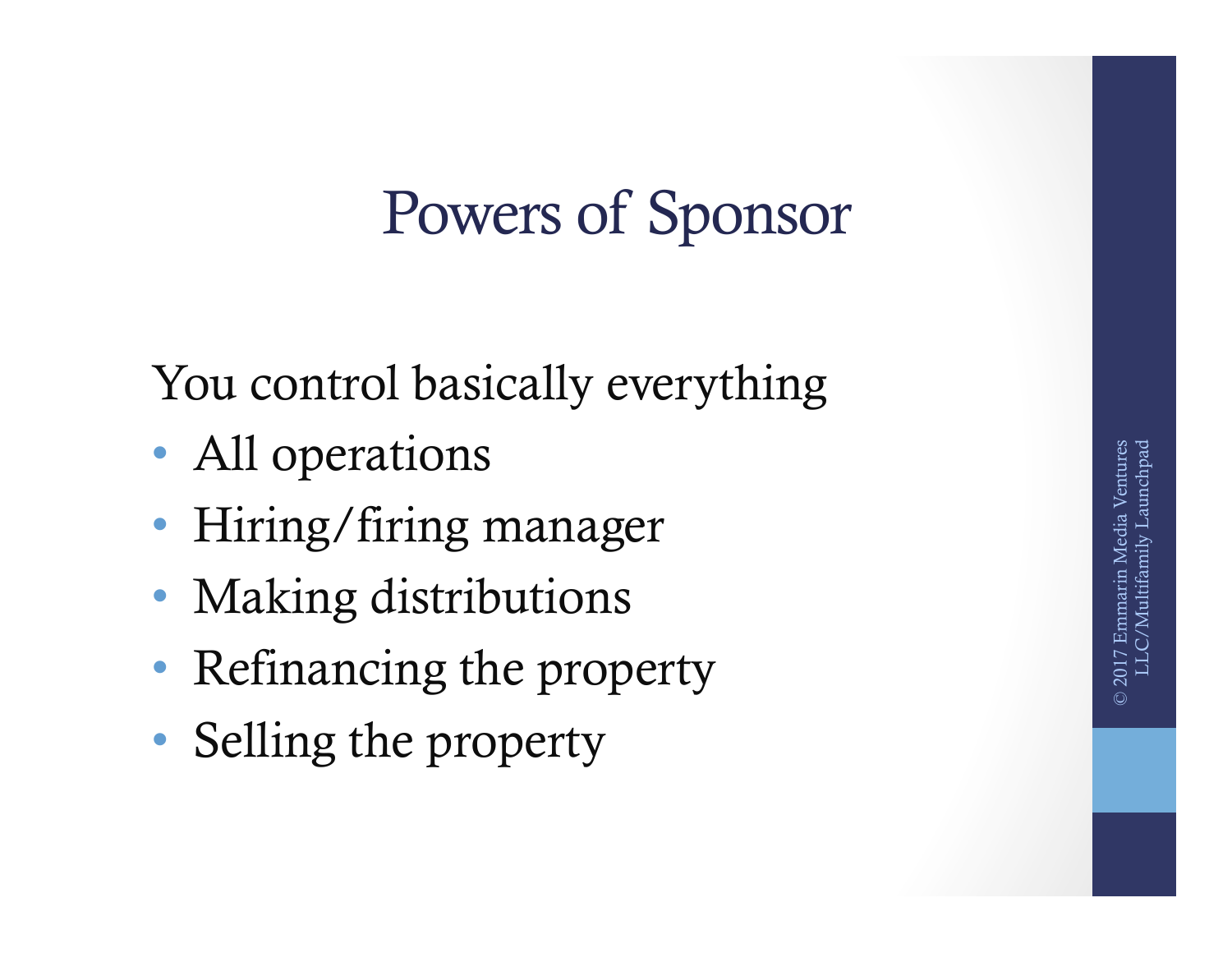#### Powers of Investors

Very limited

- Investors want to be passive
	- Too much management control causes them to lose passive tax status
- Basic right: the power to remove you as sponsor
- May consider "major decision rights" if you have only one investor in deal
	- Typically refinancing and selling property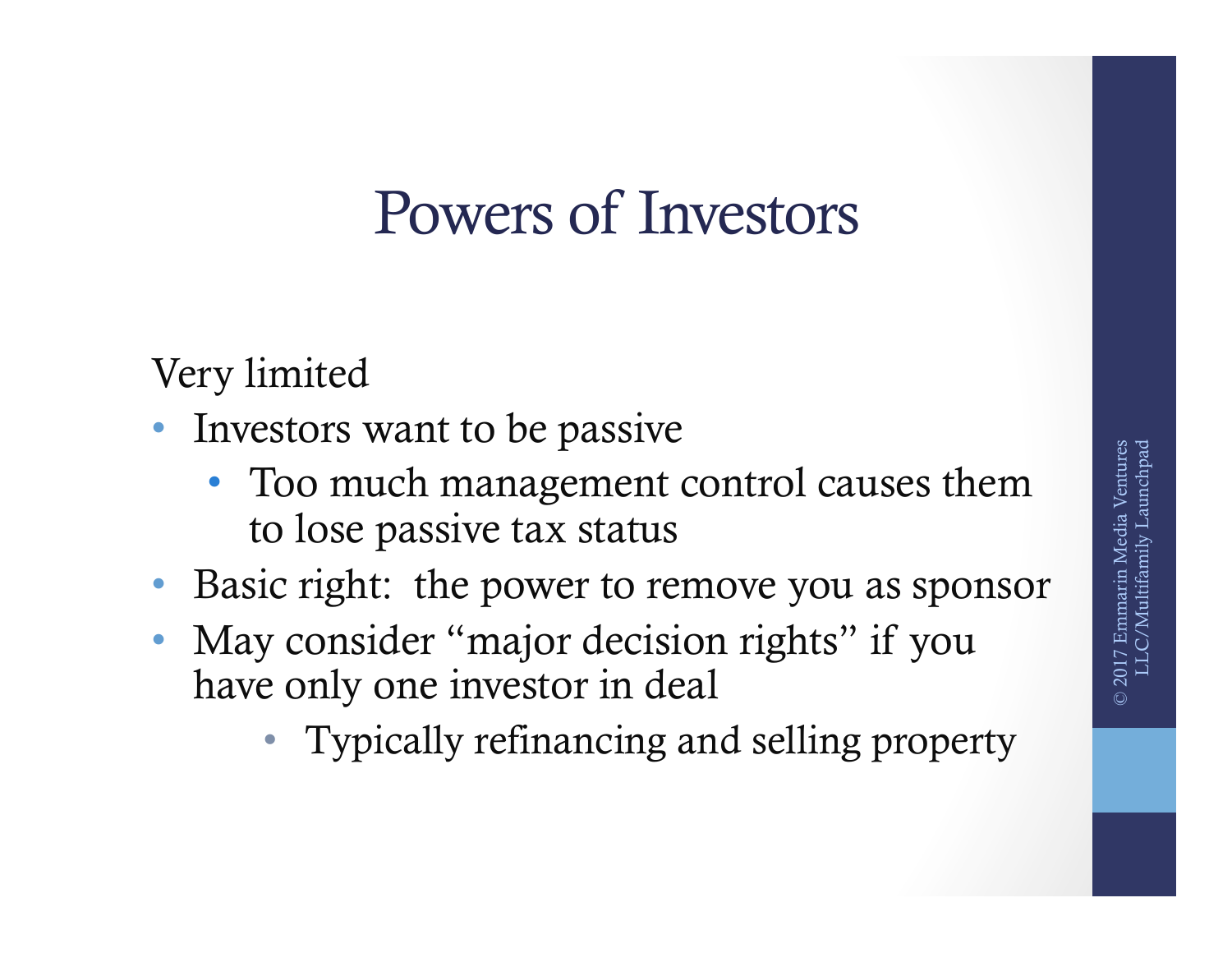## Duties of Sponsor

You are a fiduciary, because you are in control of assets belonging to another person

- Highest legal duty in existence
- You are required to put your investors' interests above your own
- LLC Agreement limits your fiduciary duties; but you always owe a duty of loyalty and care to your investors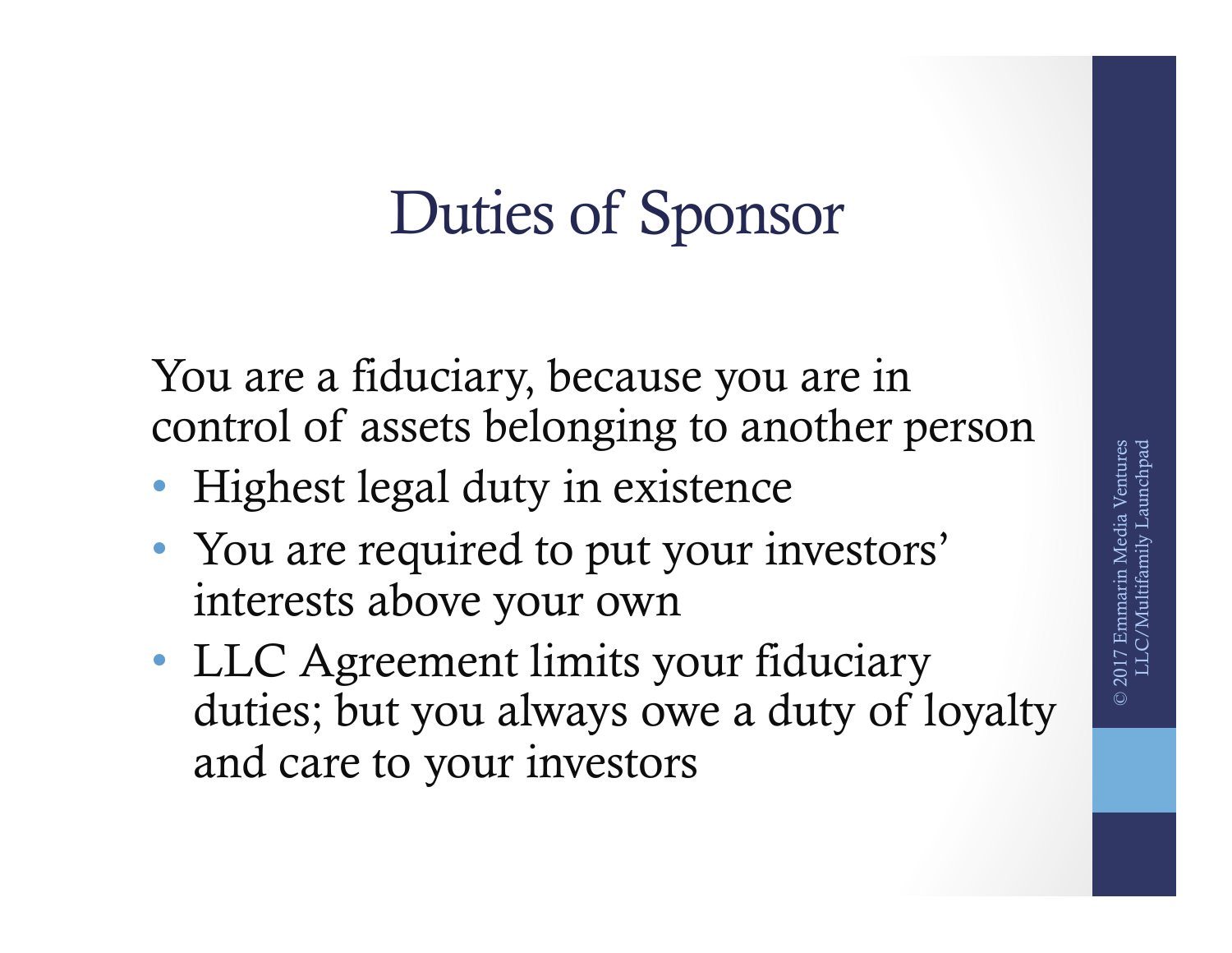## Walk Through Examples

- Examples are in the materials:
	- Investor deal room, containing marketing package and supporting materials
	- PPM